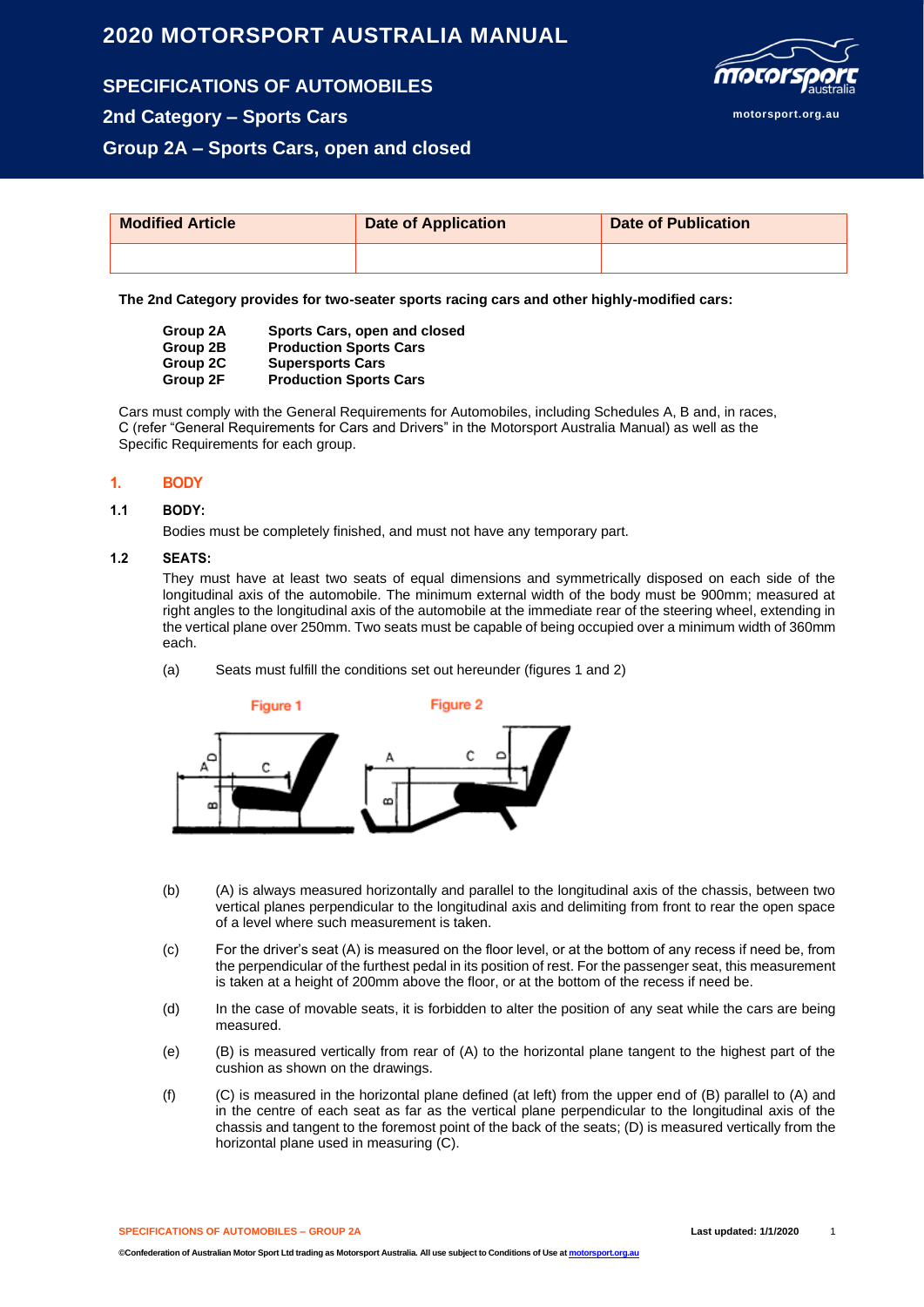(g) When the following minimum dimensions are fulfilled:

| 00mm | - | - | $\sim$ |
|------|---|---|--------|
| $=$  | - |   |        |

The measurement of the body must be such that  $A + B + C = 1100$  mm at least.

- (h) In the case of semi-reclining seats of a continuous contour and having no separate cushion and squab elements, the basis of acceptability shall be that the surface length, measured along the centre line of the seat plus dimension B if any, shall be no less than 950mm. The limitations of A and D must be maintained.
- (i) All measurements must be made when the seat cushions are uncompressed.

## **1.3 PASSENGER SEAT:**

The passenger's place shall remain available throughout the competition, and under no circumstances may it be occupied by a spare wheel, fuel tank or any other equipment. It is permissible either wholly or partly to cover the passenger's place with a cover of supple material provided that such cover may be quickly removed by hand without the use of tools. The opening delimiting the driver/passenger compartment must be symmetrical about the lengthwise centre line of the car.

# **1.4 FOOTWELL:**

The minimum width for the foot space for each person must be 250mm measured at the level of the pedals along a horizontal line at right angles to the longitudinal axis of the chassis.

## **1.5 ENTERING VEHICLE:**

During competitions wherein a "Le Mans" type start is specified, or wherein a specified pit stop is compulsory, it is obligatory for the driver/s to enter and leave the car by way of the door.

## **1.6 DOORS:**

- (a) All closed automobiles must have at least two rigid doors, giving adequate access to the seats. Each must be fitted with operative closing devices and hinges.
- (b) Each door shall accept a rectangular hole in a vertical plane of at least 300mm x 500mm. These dimensions shall not include any area above the horizontal plane of the body and door panels. The door openings may not be obstructed in any way.
- (c) The locking mechanism shall be operable from both inside and outside of the car. (Vehicles first registered with Motorsport Australia prior to 1 July, 1973 may be equipped with doors of 400mm x 200mm.)
- (d) Doors on open vehicles are optional unless specified otherwise in the original design; in such case they shall be required to be fitted as per the original design.

# **1.7 MUDGUARDS:**

- (a) Mudguards must not include temporary parts, and they must be firmly fixed to the vehicle. They must throughout their structure be opaque, homogeneous as to material and impervious to material thrown up by the wheels.
- (b) They shall provide sufficient covering of at least one third of the circumference of the tyres (over at least the full width of the wheel and tyre as it is viewed both vertically and horizontally).
- (c) The rear extremity of the rear mudguard must be not higher from the ground than a horizontal line passing through the centre of the wheel hubs.
- (d) Cooling holes may be provided between the mudguards and the body. Openings or cooling holes directed to the rear must be fitted with louvres, baffles or any other device which prevents the dispersion of foreign matter towards the rear.

## **1.8 WINDSCREEN:**

(a) A transparent windscreen is compulsory. An aero-type screen or similar device offering protection only to the driver is acceptable. If a windscreen is constructed of glass, only laminated safety type is permitted.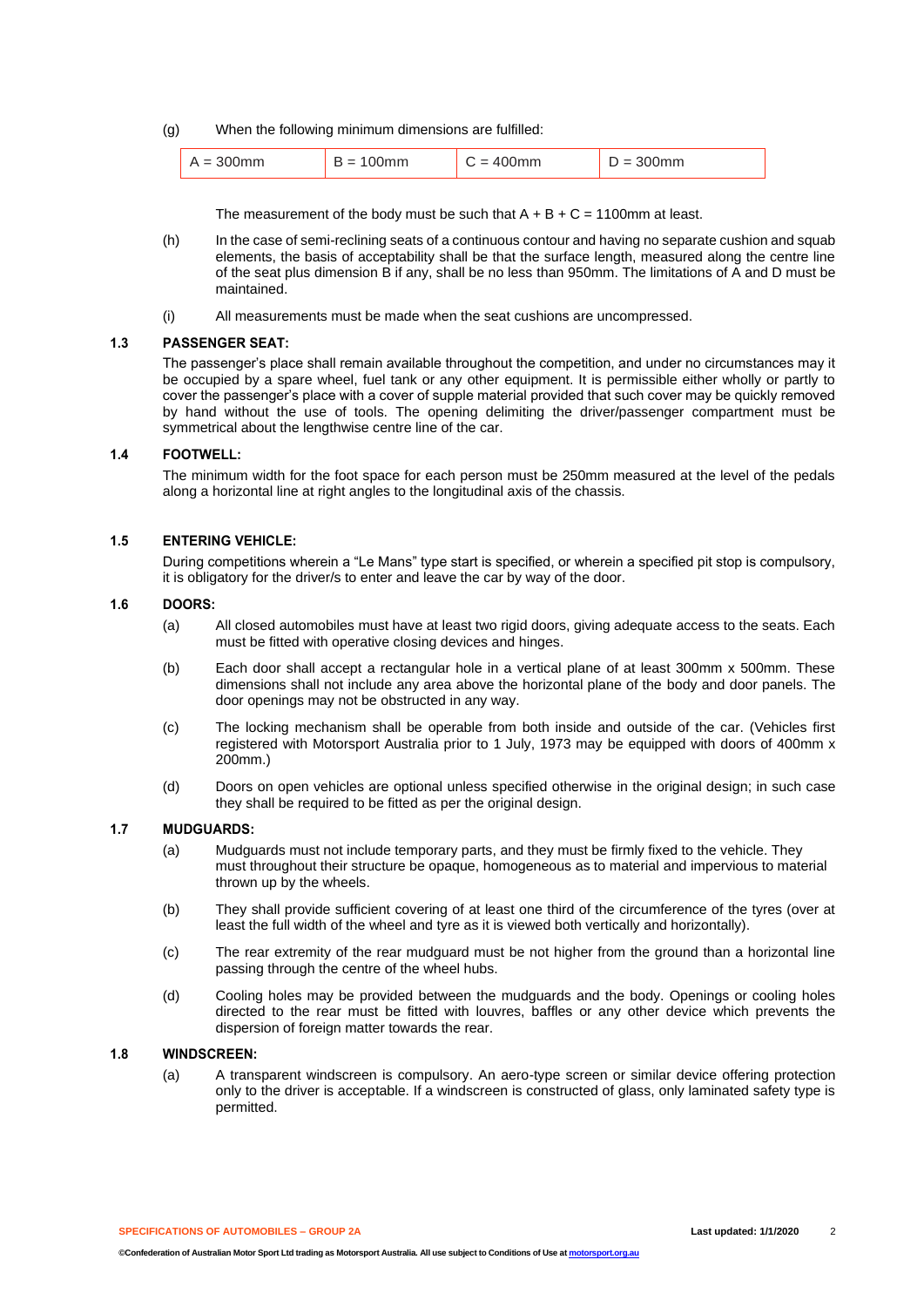(b) Automobiles fitted with a full-width windscreen which is in the normal line of vision of the driver must have an automatic wiper acting on an area sufficient to enable the driver to see effectively from their normal seating position.

# **1.9 GROUND EFFECT:**

All cars in this Group are subject to the regulations prescribing "ground effects" in that:

- (a) Any specific part of the vehicle influencing its aerodynamic performance must be rigidly secured to the entirely sprung part of the vehicle, and must remain immobile in relation to the entirely sprung part of the car.
- (b) Any device or construction that is designed to bridge the gap between the entirely sprung part of the vehicle and the ground is prohibited under all circumstances.

# **2. ELECTRICAL EQUIPMENT**

# **2.1 ELECTRICAL SYSTEM:**

The component parts of a complete electric system, including generator, accumulator, warning apparatus and lamps, are compulsory. None may be of a temporary kind or addition. The entire electrical system, including lighting and warning apparatus, must be in working order at the start of the competition. The Supplementary Regulations may specify that these devices shall be in order during the whole of the event or allow for penalties in cases where the systems are not working at any time during the event.

## **2.2 SELF-STARTER:**

- (a) A self-starter in proper working order fitted to the vehicle is obligatory, and none of its parts may be removed during the event.
- (b) Upon failure of the engine to start on the starting motor at the start of a competition, such car may, after the departure of other vehicles from the grid, be push started and in such cases a time penalty of one minute shall be applied to the car concerned, such penalty to be promptly advised to the car's pit crew; but failure so to notify the pit crew shall nevertheless not expunge the penalty.
- (c) Supplementary Regulations may require that other means of starting during the event be forbidden and provide for a penalty in case of the non-functioning of the self-starter during the event.
- (d) Any check of the function of the starter motor will be made at scrutiny and/or in the pre-event marshalling area.

## **2.3 LIGHTING SYSTEM:**

- (a) The complete lighting system must consist of at least two dipping headlamps each of at least 125mm diameter or 160cm2area, each of 35 Watts minimum power; and two tail lamps each of three Watts minimum power (both the above sets of lamps must be not less than 600mm apart) and at least one stop lamp of 20 Watts minimum power. If only one such stop lamp is fitted, it shall be in the central vertical plane of the vehicle.
- (b) At the start of the competition, headlamps must be in effective working order and correctly aligned; the lens must be protected by a translucent shield.

# **3. EXHAUST SYSTEM**

#### **3.1 EXHAUST:**

- (a) The outlet pipe/s of the exhaust system shall be directed either rearwards or sideways. If rearwards, their orifices shall be between 100mm and 450mm above the ground, and they shall not protrude by more than 150mm beyond the rearmost portion of the car. If they are directed sideways their orifices must be located aft of a vertical plane passing though the midpoint of the wheel base.
- (b) They may neither project in any way beyond the maximum width of coachwork nor terminate at a point more than 50mm within the projected plan of the adjacent coachwork. Adequate protection shall be provided to prevent heated exhaust pipes from causing burns.

#### **4. GENERAL PROVISIONS**

## **4.1 SPARE WHEEL:**

The Supplementary Regulations may provide that the first change of wheels shall compulsorily be made with a spare wheel carried aboard. In this case the wheel removed from the spare wheel carrier must be substituted by another eligible wheel before the vehicle continues in the competition. During competitions, and for safety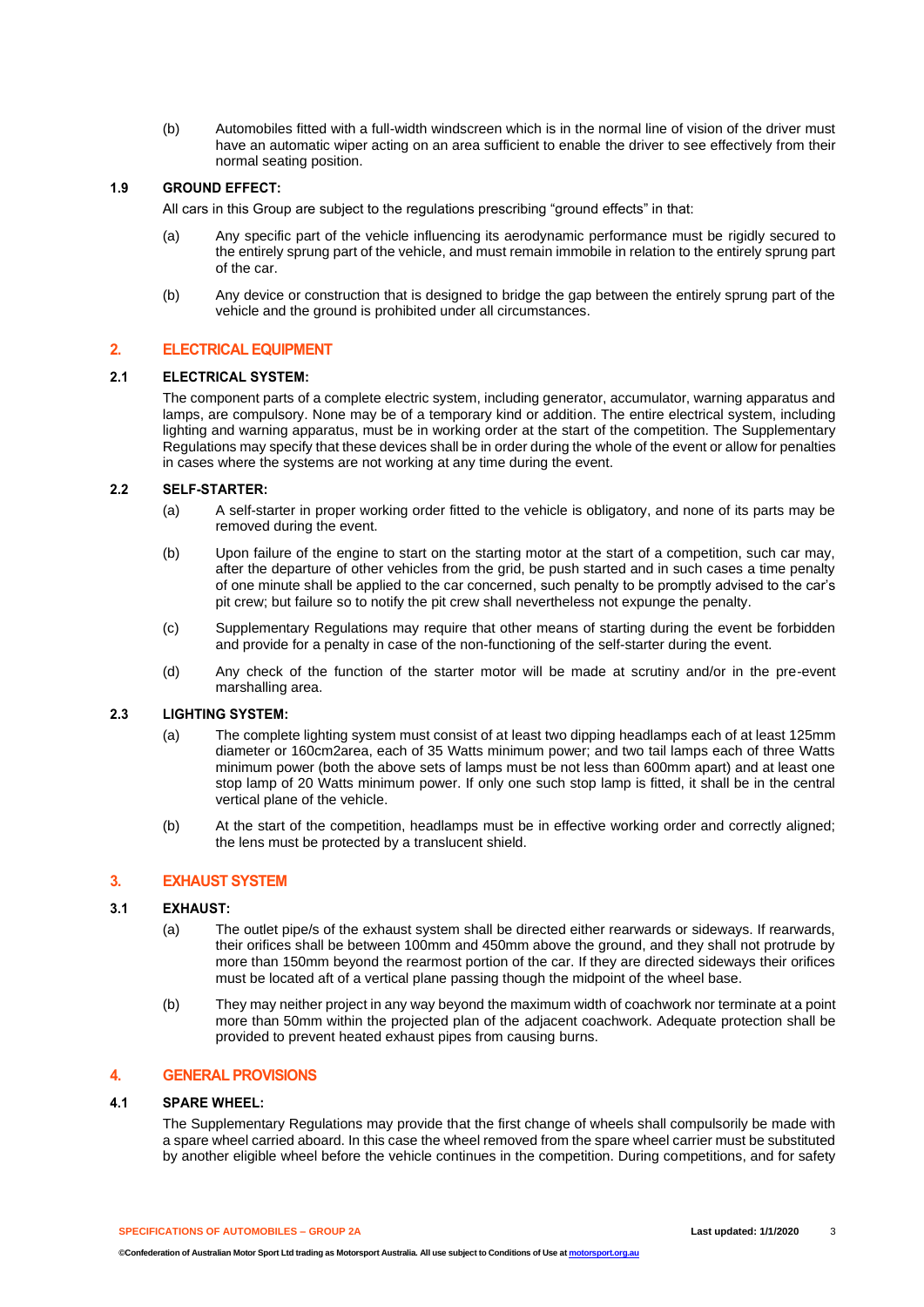reasons, any spare wheel placed outside the body must include at least two kinds of systems to fix it which must be independent one from the other (for instance, a hub-shaped attachment, and straps).

## **4.2 BODY:**

Supplementary Regulations may require that all the integral parts of the body, such as front and rear mudguards, supports and frame of windscreen, doors and spare-wheel attachments, must be maintained (or, at need, repaired at the first passage at a replenishing pit), in a normal position of use throughout the event. Supplementary Regulations may provide for penalisation for loss of all or part of accessories such as windscreen glass, headlights, lamp bulbs, reflecting mirrors etc; but damage to glass through vibration or stones etc, thrown up cannot give rise to penalisation. Replacement of bulbs must always be allowed. Furthermore, the Supplementary Regulations may provide that only those cars are eligible which carry a national registration plate enabling proper identification to the exclusion of all provisional mobile plates (trade plates etc).

# **4.3 REVERSE GEAR:**

All cars must be fitted with an operable reverse gear controlled by the driver whilst seated normally.

#### **4.4 TRANSMISSION:**

In circuit racing competition, only two-wheel drive cars are eligible. In a speed event, separate classes may be provided for four-wheel drive vehicles which are either;

- (a) based on a series production car available with four wheel drive (Series 4WD); or
- (b) built specifically for competition with four-wheel drive or modified to incorporate four-wheel drive (Non-Series 4WD).

## **4.5 ELIGIBILITY:**

All vehicles complying with the above requirements shall be eligible to enter in all Australian national competitions for sports cars; however, this eligibility shall not prevent promoters from refusing entry to a competitor for any other reason.

# **5. FUEL**

#### **5.1 FUEL:**

Only fuel, as defined in Schedule G (see "General Requirements for Cars and Drivers" in the Motorsport Australia Manual), may be used.

# **Sports Cars, Closed**

## **6. DESCRIPTION**

Automobiles of closed type, not otherwise complying with the requirements of any other Group prescribed in the Regulations, but complying with the provisions of Group 2A.

## **7. BODIES**

Bodies of closed cars, whether convertible or not, shall correspond at least to all the conditions indicated above for open cars. They shall also comply with the following specifications:

## **7.1 WINDOWS:**

- (a) Bodies of closed cars must be constructed in such a way that they ensure adequate visibility for the driver in all directions forward of the driver when normally seated, and must be fitted with windows of safety glass or rigid transparent plastic material to the following minimum requirements:
	- (i) Each door must be fitted with a window of at least 250mm height and at least 400mm length. At least one-third of the window area of front door windows must be "mobile" – by lowering, sliding, or pivoting to provide ventilation. (Vehicles registered with Motorsport Australia prior to 1 July, 1973 may have windows of at least 200mm height.)
	- (ii) A back window of 500mm total width, composed of one pane or several panes inserted into separate frames, of minimum height 100mm along the width, measured vertically.
	- (iii) All windows (including windscreens) of other than glass must be clear, transparent and free of any colouring: glass windows must not be coloured or tinted after production. All windows are subject to the specific approval of the Chief Scrutineer.